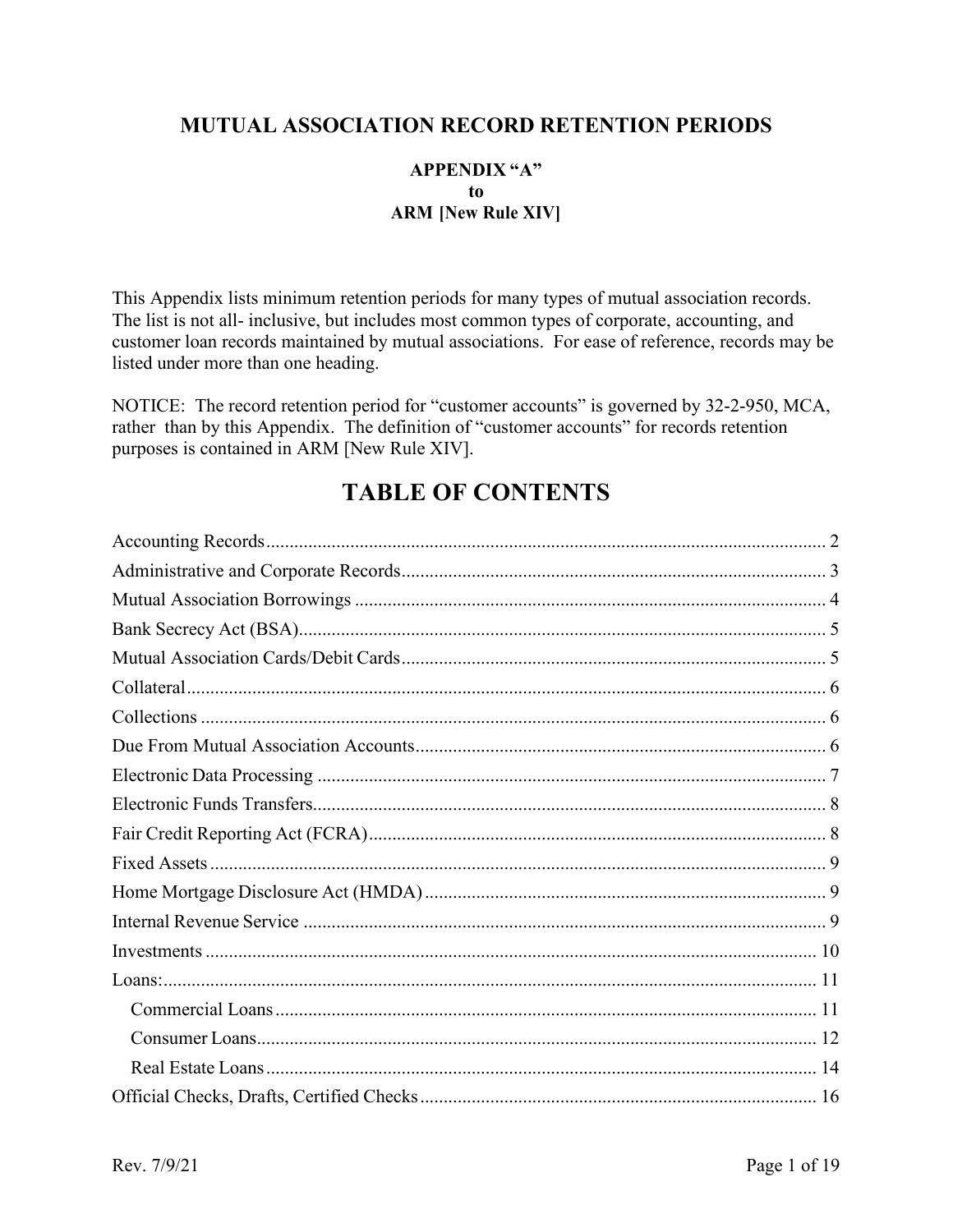ACC = After Account Closed AEAA = After Examination and Audit

# **ACCOUNTING RECORDS**

<span id="page-1-0"></span>

| <b>Record Type</b>                     | <b>Retention Period</b>   |
|----------------------------------------|---------------------------|
| Accrual records                        | 3 years                   |
| Asset/liability management records     | 3 years                   |
| Audit (internal) work papers           | 3 years                   |
| Budget report                          | 2 years                   |
| Call reports and related work papers   | 5 years                   |
| Charged-off asset records              | Permanent                 |
| Deferred loan fee record               | 2 years after examination |
| Dormant account records                | Permanent                 |
| <b>Escheated documents</b>             | Permanent                 |
| FDIC assessment base records           | 5 years                   |
| General ledger                         | Permanent                 |
| General ledger tickets                 | 5 years                   |
| General ledger transaction report      | 5 years                   |
| Journal entries                        | 6 years                   |
| Legal reserve requirement computations | 2 years                   |
| Monthly loans purchased report         | 6 years                   |
| Monthly loans sold report              | 6 years                   |
| Overdraft reports                      | 5 years                   |
| Paid bills and invoices                | 7 years                   |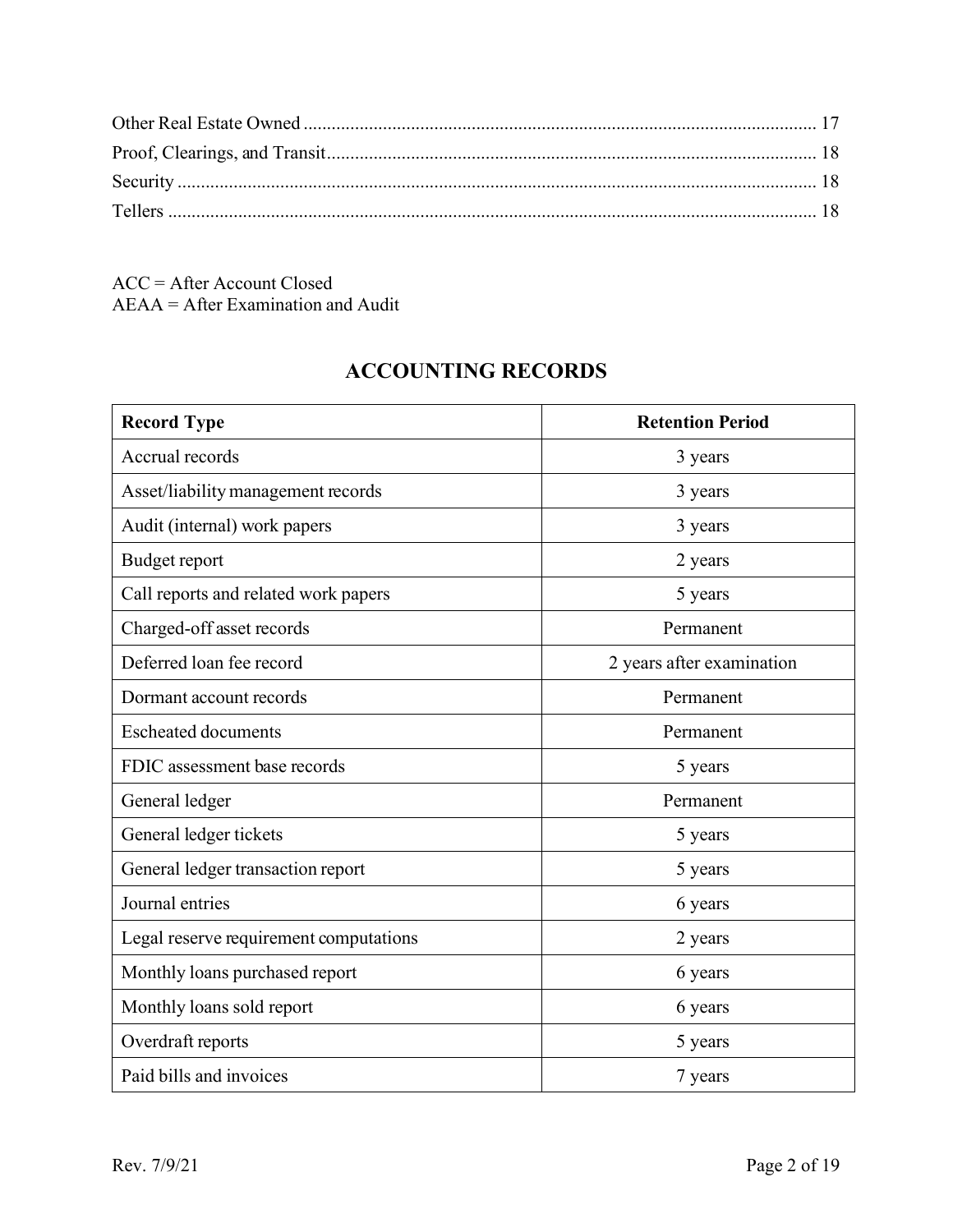| <b>Record Type</b>                                                    | <b>Retention Period</b> |  |
|-----------------------------------------------------------------------|-------------------------|--|
| Statement of condition, including balance sheet and income statement: |                         |  |
| Daily                                                                 | 2 years                 |  |
| Annual                                                                | Permanent               |  |

## **ADMINISTRATIVE AND CORPORATE RECORDS**

<span id="page-2-0"></span>

| <b>Record Type</b>                           | <b>Retention Period</b>    |
|----------------------------------------------|----------------------------|
| Affidavits                                   | 7 years annual             |
| Articles of Incorporation                    | Permanent                  |
| Attachments (garnishments, liens, levies)    | 4 years after close        |
| Audit reports (external)                     | 6 years                    |
| Audit reports (internal)                     | 6 years                    |
| <b>Ballots and proxies</b>                   | 6 years                    |
| Mutual association examiners' records        | Permanent                  |
| <b>Branch applications</b>                   | Permanent                  |
| Charitable contributions                     | 7 years                    |
| Civil actions                                | 7 years                    |
| CRA compliance records                       | 2 years                    |
| <b>Contracts and leases</b>                  | 6 years after termination  |
| Corporate bylaws                             | Permanent                  |
| Corporate charter                            | Permanent                  |
| Court case records                           | 4 years after satisfaction |
| Court orders                                 | After satisfaction         |
| Directors reports (if separate from minutes) | 3 years                    |
| Dividend items:                              |                            |
| Checks (paid)                                | 6 years                    |
| Dividend register                            | 6 years                    |
| Nominee information return (1099 DIV)        | 7 years                    |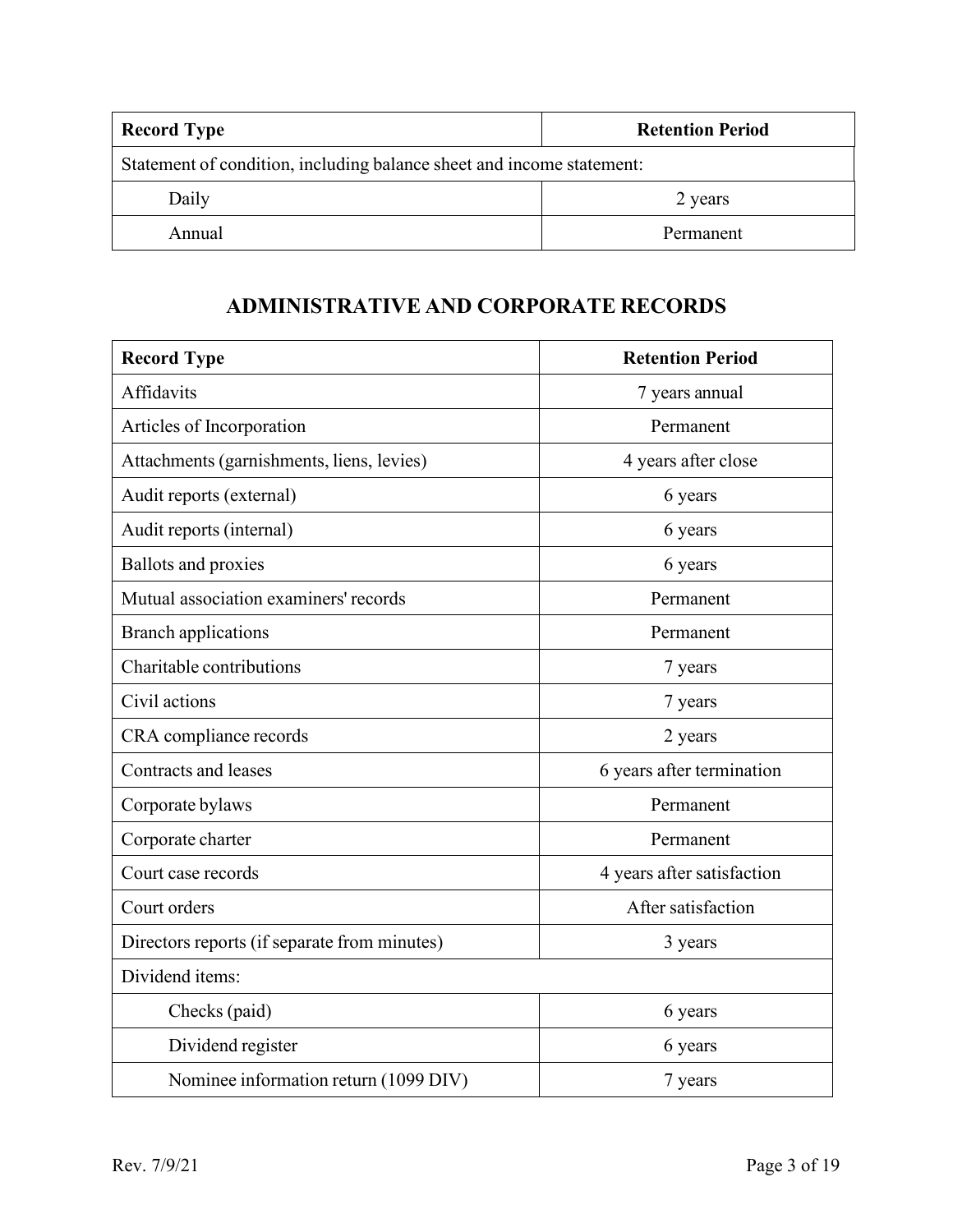| <b>Record Type</b>                                                                         | <b>Retention Period</b>  |
|--------------------------------------------------------------------------------------------|--------------------------|
| Taxpayer identification number certification<br>$(W-9)$                                    | 5 years after close      |
| <b>Examination reports</b>                                                                 | Permanent                |
| Executive committee reports (if separate from minutes)                                     | 3 years                  |
| Executive officer's indebtedness to correspondent<br>mutual association's record           | 3 years                  |
| FHLB membership certificate                                                                | Permanent                |
| Insurance records:                                                                         |                          |
| Bankers blanket bond                                                                       | 6 years after expiration |
| Claims                                                                                     | 7 years after expiration |
| D&O liability policy                                                                       | 6 years after expiration |
| Group disability policy                                                                    | 6 years after expiration |
| Licenses and permits                                                                       | 7 years after expiration |
| Loans to executive officers and directors                                                  | 3 years                  |
| Minutes books (directors, stockholder records, etc.)                                       | Permanent                |
| Receipts for stock certificates                                                            | Permanent                |
| Statement of beneficial ownership                                                          | Permanent                |
| Statement of changes in beneficial ownership                                               | Permanent                |
| Statement of interest (outside business interests of<br>directors, and executive officers) | 3 years                  |
| Stock certificates, records, and stubs                                                     | Permanent                |
| Stock ledger                                                                               | Permanent                |
| Stock transfer register                                                                    | Permanent                |
| Stockholder list                                                                           | Permanent                |
| Tax returns/reports                                                                        | 7 years                  |

# **MUTUAL ASSOCIATION BORROWINGS**

<span id="page-3-0"></span>

| <b>Record Type</b>   | <b>Retention Period</b>  |
|----------------------|--------------------------|
| Borrowing agreements | 2 years after expiration |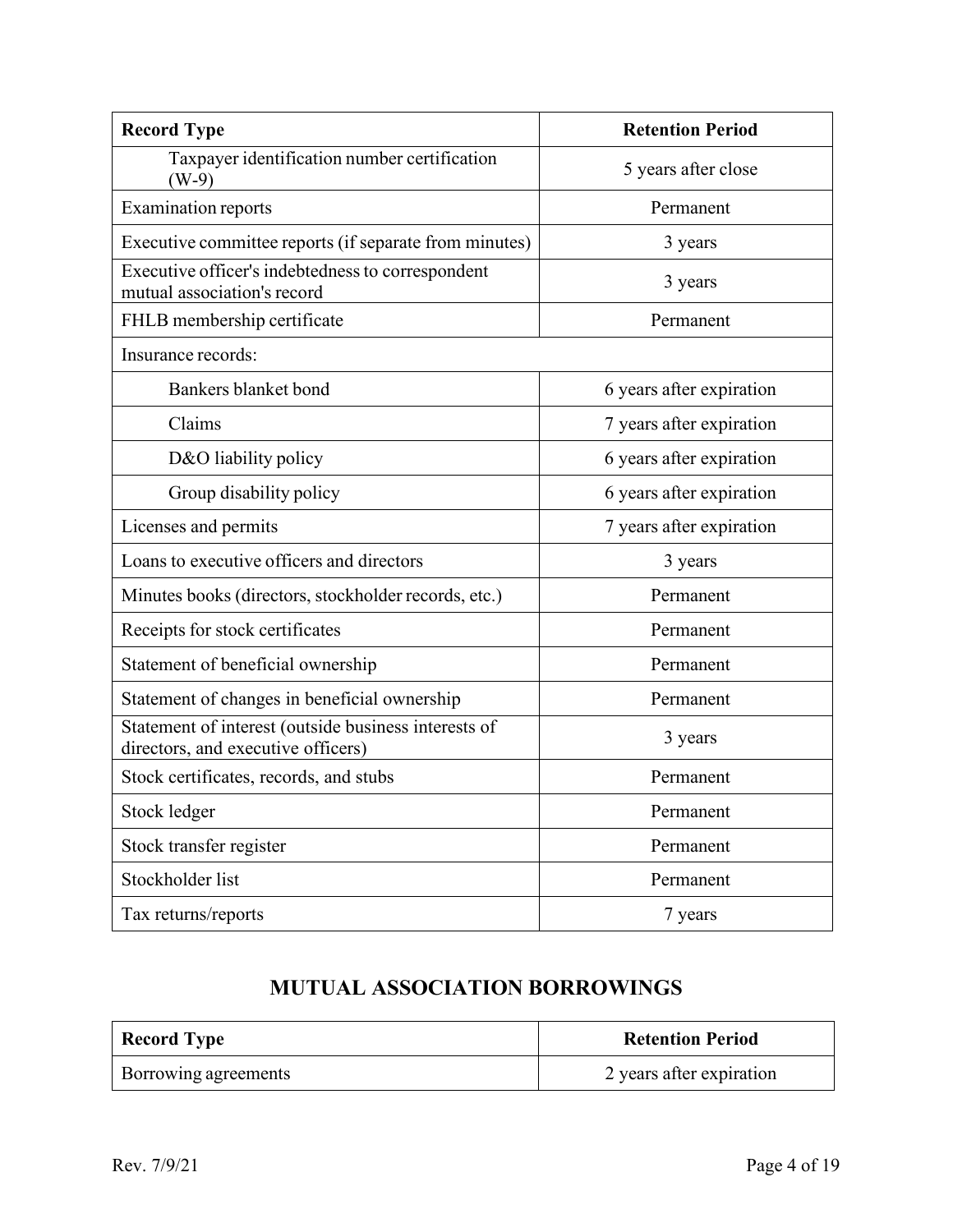| Collateral receipts | 3 years after payoff   |
|---------------------|------------------------|
| Correspondence      | 2 years after payoff   |
| <b>Notes</b>        | 2 years after maturity |
| Verification        | 2 years after payoff   |
| Withdrawal receipts | 2 years after payoff   |

# **BANK SECRECY ACT (BSA)**

<span id="page-4-0"></span>

| <b>Record Type</b>             | <b>Retention Period</b> |
|--------------------------------|-------------------------|
| All required forms and records | 5 years                 |

### **MUTUAL ASSOCIATION CARDS/DEBIT CARDS**

<span id="page-4-1"></span>

| <b>Record Type</b>       | <b>Retention Period</b> |
|--------------------------|-------------------------|
| <b>Account History</b>   | 6 years AAC             |
| Applications:            |                         |
| Approved                 | 6 years AAC             |
| Denied                   | 25 months               |
| Charged-off loan records | Permanent               |
| Correspondence           | 3 years                 |
| Credit files             | 3 years                 |
| Disclosure statements    | 2 years                 |
| Merchant agreements      | 6 years                 |
| Payment records          | 6 years                 |
| Sales tickets or drafts: |                         |
| By-product of posting    | 2 years                 |
| Used as original entry   | 6 years                 |
| Statements:              |                         |
| Cardholder               | 6 years                 |
| Merchants                | 6 years                 |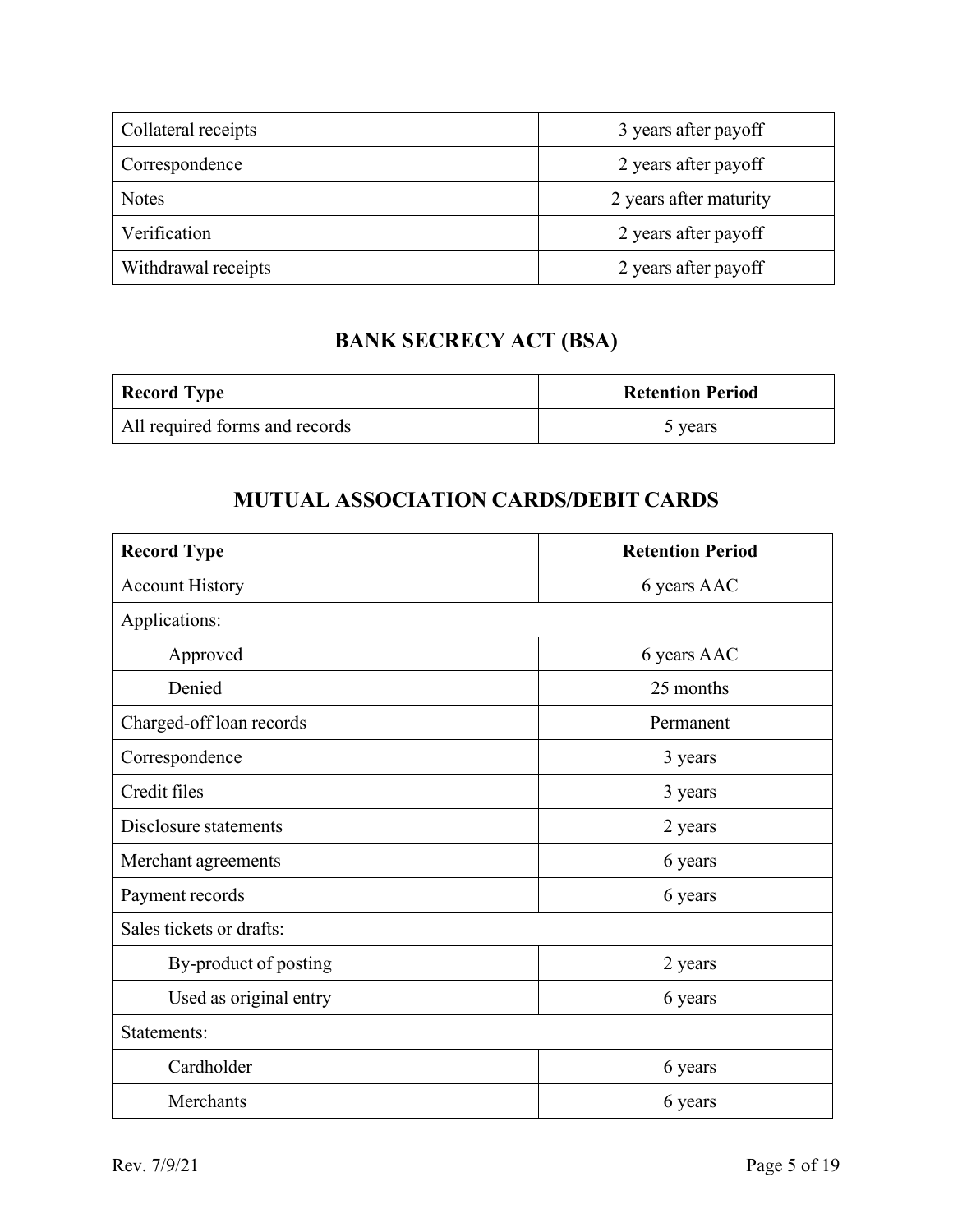| <b>Record Type</b>     | <b>Retention Period</b> |
|------------------------|-------------------------|
| Transaction journals:  |                         |
| By-product of posting  | 2 years                 |
| Used as original entry | 6 years                 |
| <b>Trial Balances</b>  | 3 years                 |

# **COLLATERAL**

<span id="page-5-0"></span>

| <b>Record Type</b>  | <b>Retention Period</b> |
|---------------------|-------------------------|
| Collateral receipts | 2 years after payoff    |
| Collateral register | 4 years                 |
| Pledge agreement    | 2 years AAC             |

### **COLLECTIONS**

<span id="page-5-1"></span>

| <b>Record Type</b>                                      | <b>Retention Period</b> |
|---------------------------------------------------------|-------------------------|
| Collection letters and receipts (incoming and outgoing) | 2 years                 |
| Collection register                                     | 3 years                 |
| Collection note register                                | 2 years after close     |
| Coupon cash letters (outgoing)                          | 6 months                |
| List of cash items                                      | 1 year after collection |
| Savings bond records                                    | 3 years                 |

## **DUE FROM MUTUAL ASSOCIATION ACCOUNTS**

<span id="page-5-2"></span>

| <b>Record Type</b>     | <b>Retention Period</b> |
|------------------------|-------------------------|
| Advices                | 2 years                 |
| Drafts                 | 1 year after paid       |
| Reconcilement register | 3 years                 |
| <b>Statements</b>      | 3 years                 |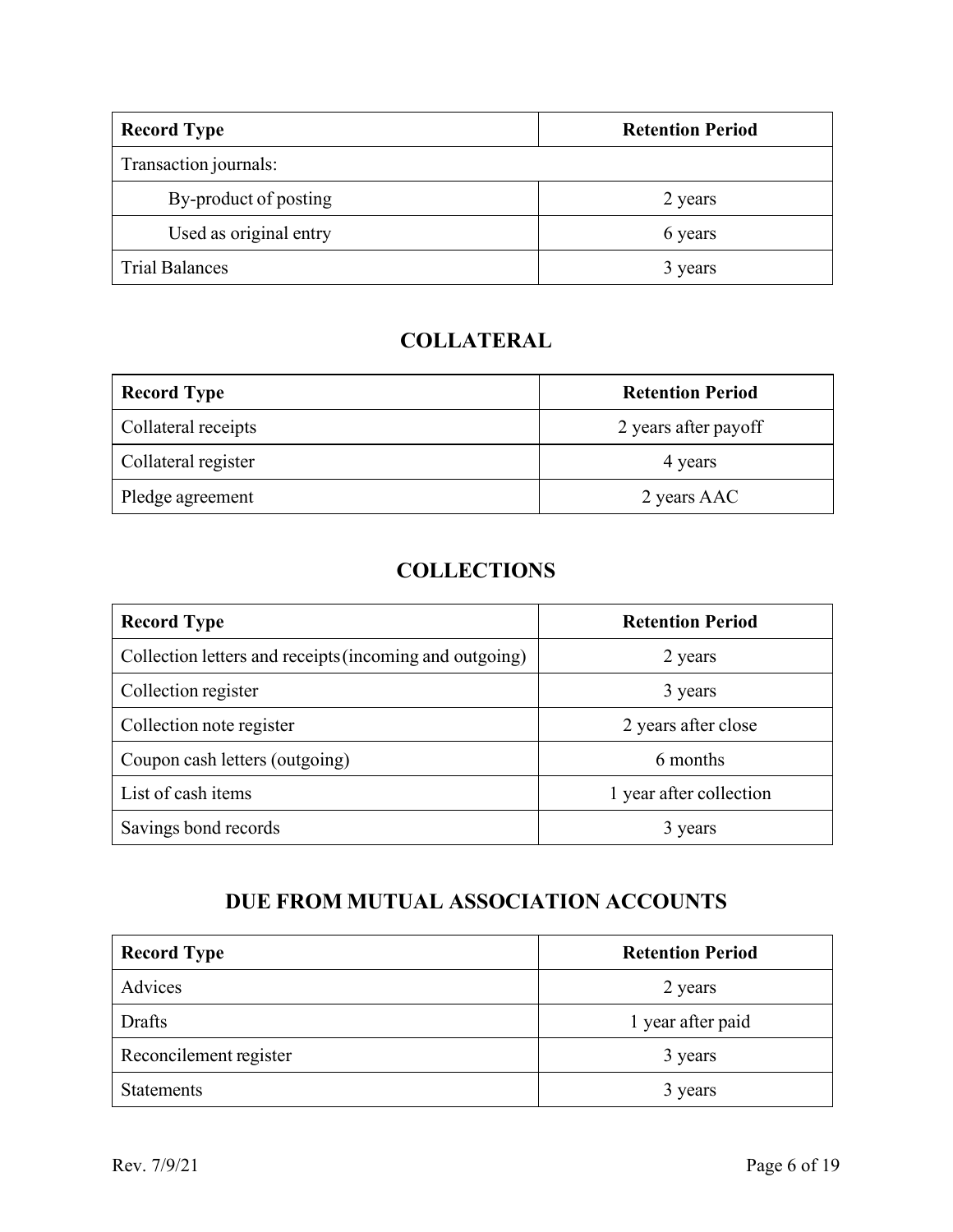# **ELECTRONIC DATA PROCESSING**

<span id="page-6-0"></span>

| <b>Record Type</b>                     | <b>Retention Period</b>    |
|----------------------------------------|----------------------------|
| Computer control report                | 1 year                     |
| Computer entry journal                 | 1 year                     |
| Computer files:                        |                            |
| On-line CRT                            | 3 cycles                   |
| On-line terminals                      | 3 cycles                   |
| Computer ledger control                | 1 year                     |
| Computer reject listing                | 1 year                     |
| Computer transaction journal           | 1 year                     |
| Internal control documents:            |                            |
| Computer operating logs                | 3 months after examination |
| Input and output logs                  | 3 months after examination |
| Run books                              | 3 months after examination |
| Overdraft notices and reports          | 1 year                     |
| Program documentation:                 |                            |
| Operator instructions                  | Life of program $+1$ year  |
| Program change log                     | Life of program $+1$ year  |
| Program modifications                  | Life of program $+1$ year  |
| Program test data and results          | Life of program $+1$ year  |
| Supporting program documentation       | Life of program $+1$ year  |
| Regulation E, evidence with compliance | 2 years                    |
| Tape retention:                        |                            |
| Application interface tapes            | $5$ cycles + 7 days        |
| Application month-end fiche tapes      | $2$ cycles $+60$ days      |
| Application transaction tapes          | $5 cycles + 7 days$        |
| Daily application backups              | $5 cycles + 7 days$        |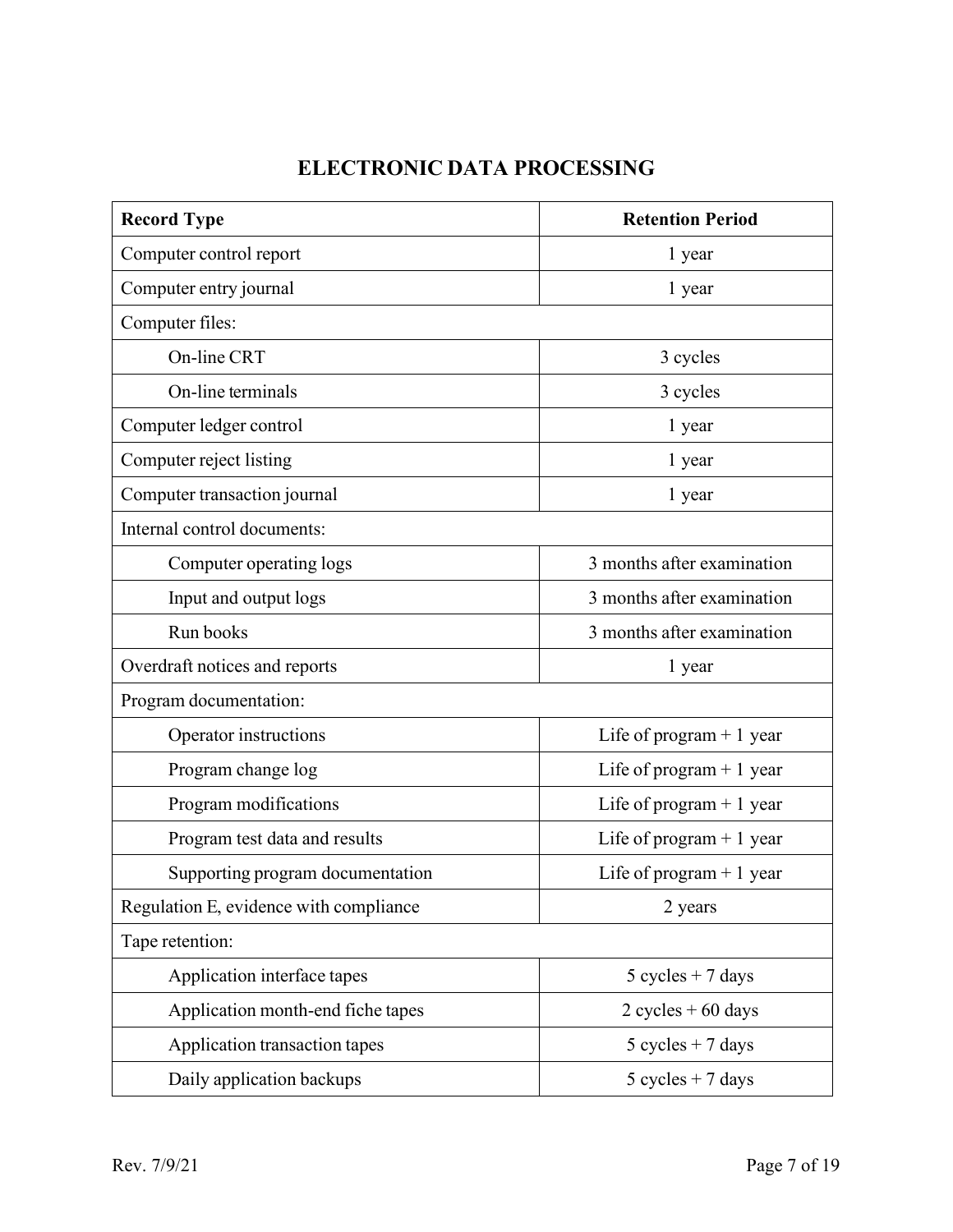| <b>Record Type</b>                  | <b>Retention Period</b> |
|-------------------------------------|-------------------------|
| Fiche tapes                         | $3 cycles + 3 days$     |
| Month-end application backups       | 13 cycles               |
| System backups                      | $5 cycles + 7 days$     |
| Year-end application backups        | 7 years                 |
| Transactions records:               |                         |
| <b>Discs</b>                        | 3 cycles                |
| Magnetic cards, cells, drums, tapes | 3 cycles                |
| Uncollected accounts report         | 3 months                |

## **ELECTRONIC FUNDS TRANSFERS**

<span id="page-7-0"></span>

| <b>Record Type</b>                     | <b>Retention Period</b> |
|----------------------------------------|-------------------------|
| Error resolution log                   | 2 years                 |
| Regulation E, evidence of compliance   | 2 years                 |
| Wire copies or advices                 | 5 years                 |
| Wire transfer debit and credit entries | 5 years                 |
| Wire transfer log                      | 5 years                 |

# **FAIR CREDIT REPORTING ACT (FCRA)**

<span id="page-7-1"></span>

| <b>Record Type</b>                                                                    | <b>Retention Period</b>                                                 |  |
|---------------------------------------------------------------------------------------|-------------------------------------------------------------------------|--|
| Notice of credit denial (adverse action)                                              | 2 years                                                                 |  |
| Records of information released to users of credit<br>reports                         | 2 years                                                                 |  |
| The following records should not be reported to credit bureaus after the time stated: |                                                                         |  |
| Records of accounts charged off or placed for<br>collection                           | No longer than? years                                                   |  |
| Records of bankruptcies                                                               | No longer than 14 years                                                 |  |
| Records of convictions, indictments, or arrests                                       | No longer than 7 years from end of<br>sentence or indictment, or arrest |  |
| Records of paid tax liens                                                             | No longer than 7 years                                                  |  |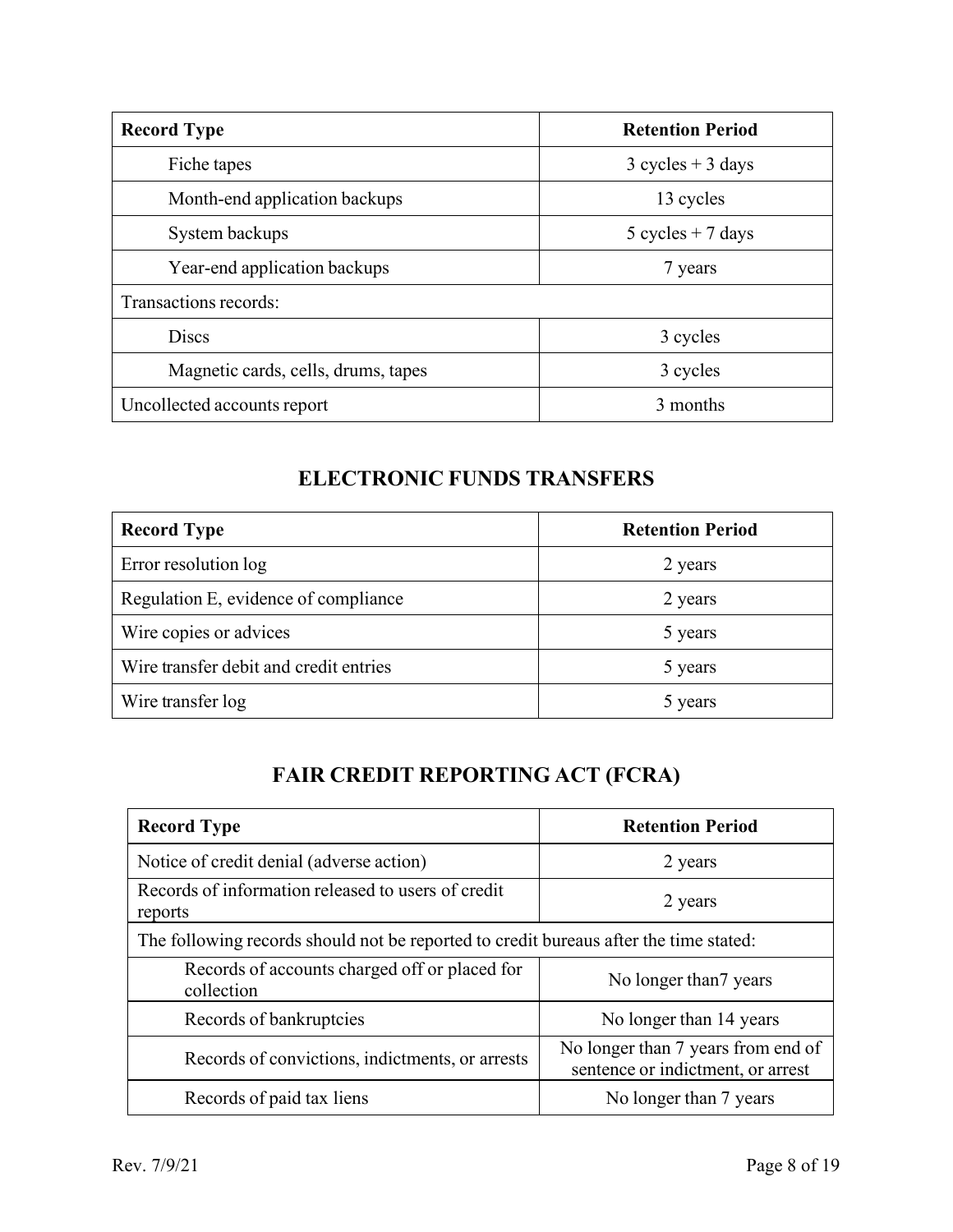<span id="page-8-0"></span>

| <b>Record Type</b>                         | <b>Retention Period</b> |
|--------------------------------------------|-------------------------|
| Building contracts, sub-contracts, waivers | 7 years                 |
| Deeds                                      | Life $+2$ years         |
| Depreciation schedules                     | Life + 6 years          |
| Insurance policies                         | Term and claim period   |
| Inventory records                          | Life + 6 years          |
| <b>Invoices</b>                            | Life $+6$ years         |
| Leases                                     | Life + 6 years          |
| Maintenance contracts                      | Life $+2$ years         |

#### **FIXED ASSETS**

#### **HOME MORTGAGE DISCLOSURE ACT (HMDA)**

<span id="page-8-1"></span>

| <b>Record Type</b>                              | <b>Retention Period</b> |
|-------------------------------------------------|-------------------------|
| Loan/application register<br>(Form FR HMDA-LAR) | 5 years                 |

### **INTERNAL REVENUE SERVICE**

<span id="page-8-2"></span>Retention Period: IRS regulations do not provide for a minimum retention period for information reporting forms. As a general guideline, reporting forms should be maintained for a period of seven years after the datereporting of information is required. Records may be retained electronically at any time.

Types of Information Returns (not inclusive):

- 1099-INT Dividend Reporting
- 1099-MISC Recipients of Miscellaneous Income
- 1098 Mortgage Interest
- W-9 or Substitute Form for Verification of Tax ID Number
- <span id="page-8-3"></span>• IRA Transaction Reporting 1099-R, W2-P, 5498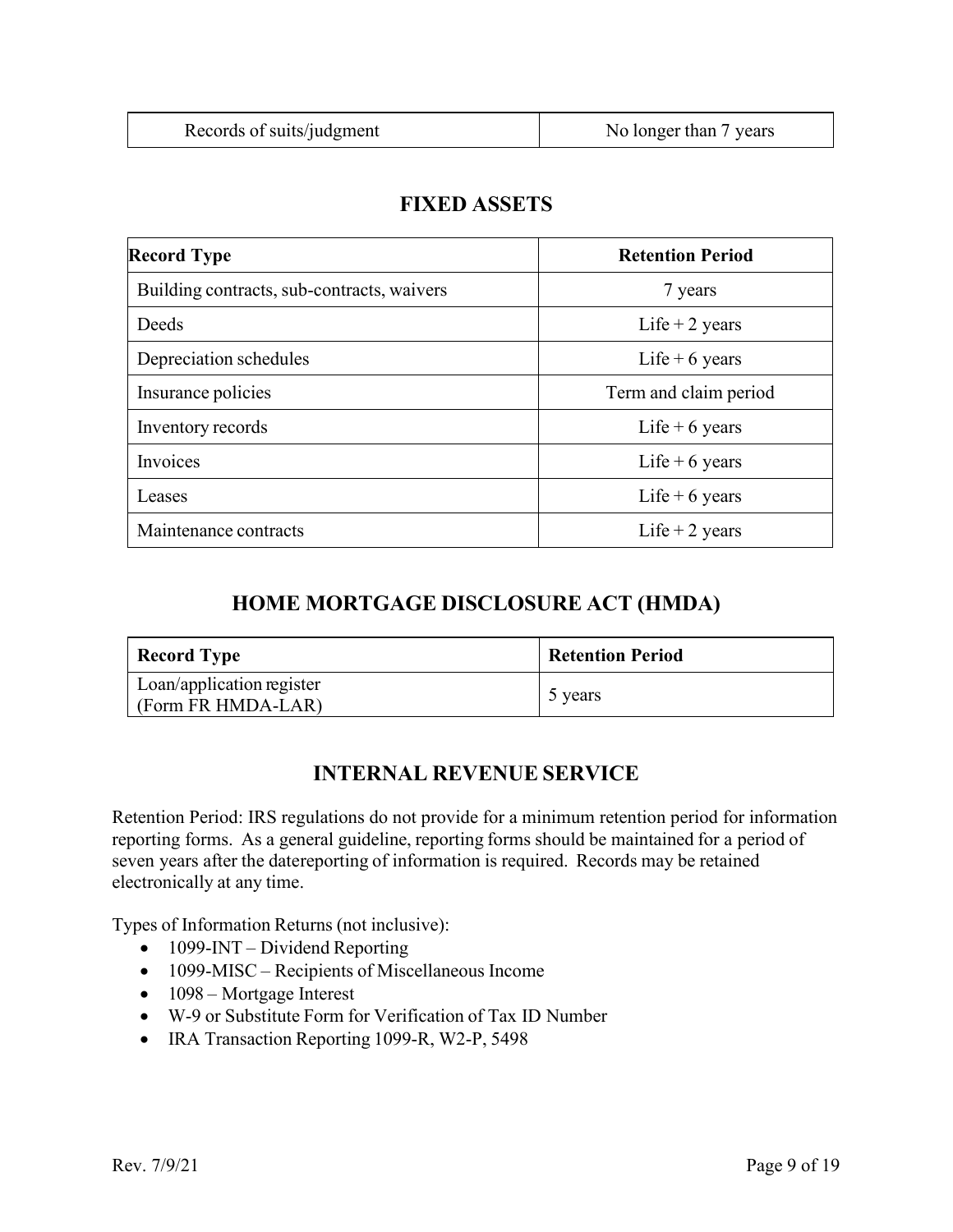## **INVESTMENTS**

| <b>Record Type</b>                                                                    | <b>Retention Period</b>        |  |
|---------------------------------------------------------------------------------------|--------------------------------|--|
| Bond amortization records                                                             | 6 years                        |  |
| Bond appraisals                                                                       | 3 years                        |  |
| Bond ledger and portfolio:                                                            |                                |  |
| Confirmations                                                                         | 3 years                        |  |
| Correspondence                                                                        | 3 years                        |  |
| Safekeeping records and receipts                                                      | 4 years                        |  |
| Brokers' invoice                                                                      | 3 years                        |  |
| Brokers' statements                                                                   | 3 years                        |  |
| Commercial paper:                                                                     |                                |  |
| Brokers' advice                                                                       | 2 years after maturity         |  |
| Purchase order                                                                        | 2 years after maturity         |  |
| Remittance advice                                                                     | 2 years after maturity         |  |
| Credit information used to evaluate securities                                        | 3 years                        |  |
| Descriptive literature on securities                                                  | 3 years                        |  |
| Discount brokerage account records                                                    | 3 years                        |  |
| FHLMC loan files                                                                      | Permanent                      |  |
| <b>GNMA</b> certificates                                                              | 7 years after maturity or sale |  |
| Government securities broker/dealer lost or stolen<br>securities (Form X-17-1A)       | 3 years                        |  |
| Monthly remittance reports                                                            | 7 years after maturity         |  |
| Mortgage backed securities:                                                           |                                |  |
| Buy and sell agreement                                                                | 3 years after maturity         |  |
| Commitment letter                                                                     | 3 years after maturity         |  |
| Municipal Securities Dealer Arrangement<br>(Forms MSD-4, MSD-5, G-FIN 4, and G-Fin 5) | 3 years after employment       |  |
| Public funds contract                                                                 | 4 years after close            |  |
| Safekeeping records and receipts                                                      | 4 years                        |  |
| Securities transaction records                                                        | 3 years                        |  |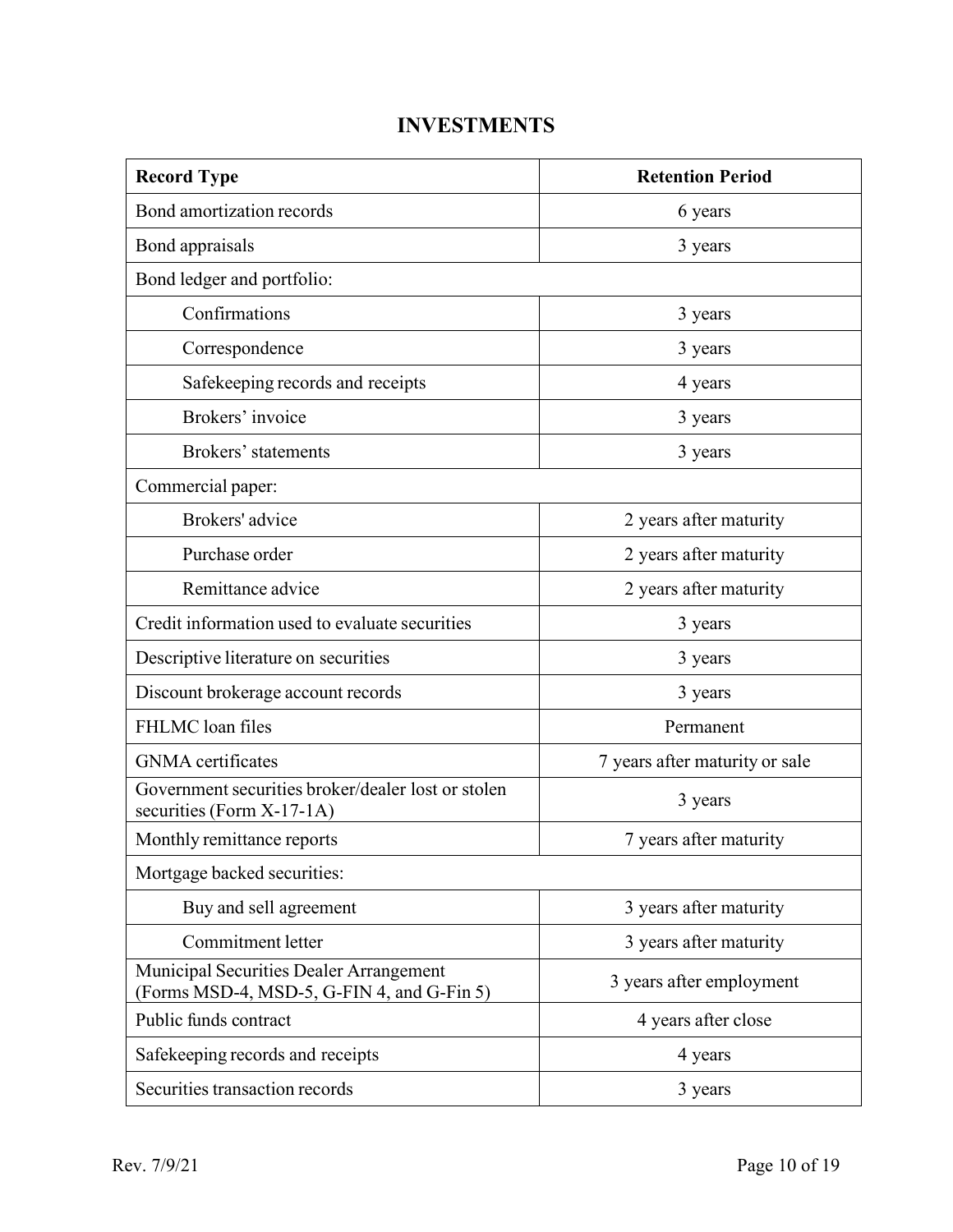### **LOANS:**

#### <span id="page-10-1"></span><span id="page-10-0"></span>**Commercial Loans**

| <b>Record Type</b>                                            | <b>Retention Period</b> |
|---------------------------------------------------------------|-------------------------|
| Annual financial reports and customer operating<br>statements | 6 years                 |
| Applications:                                                 |                         |
| Approved                                                      | 6 years AAC             |
| Denied                                                        | 25 months               |
| Appraisals                                                    | 1 year AAC              |
| <b>Bankruptcy Notices</b>                                     | Permanent               |
| Borrowers' financial statements                               | 6 years AAC             |
| Charged-Off Records                                           | Permanent               |
| <b>Collateral Pledge Agreements</b>                           | 2 years AAC             |
| Correspondence                                                | 6 years AAC             |
| <b>Credit Files</b>                                           | 5 years AAC             |
| Debit and credit tickets                                      | 1 year                  |
| Disbursements vouchers                                        | 6 years                 |
| Disclosure records                                            | 3 years                 |
| Evidence of compliance with:                                  |                         |
| <b>Regulation B</b>                                           | 25 months               |
| Regulation U                                                  | 3 years                 |
| Regulation Z                                                  | 2 years                 |
| Federal Reserve Forms G-3, T-4, U-1                           | 3 years AAC             |
| Hypothecation agreements                                      | 6 years AAC             |
| Judgments                                                     | 20 years                |
| Liability Ledger:                                             |                         |
| By-product of posting                                         | 2 years                 |
| Used as original entry                                        | 6 years                 |
| Loan committee minutes                                        | 6 years                 |
| Loan Histories                                                | 6 years AAC             |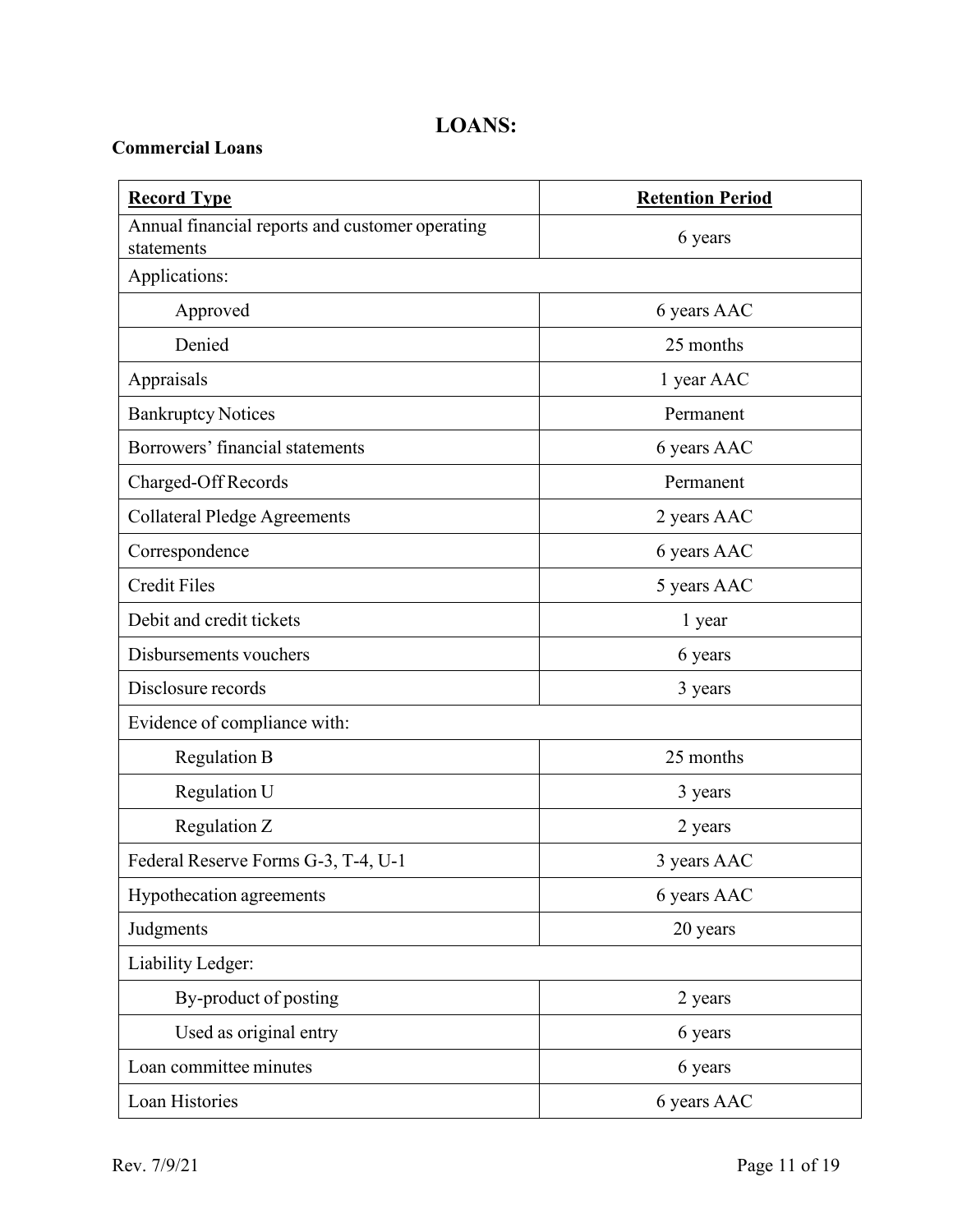| <b>Record Type</b>           | <b>Retention Period</b> |
|------------------------------|-------------------------|
| Note (Paid)                  | 6 years AAC             |
| Note register:               |                         |
| By-product of posting        | 2 years                 |
| Used as original entry       | 6 years                 |
| Overdraft loan agreement     | 6 years AAC             |
| Participation agreement      | 6 years AAC             |
| Pledge agreement             | 6 years                 |
| Repossession log and records | 6 years                 |
| Transaction journal:         |                         |
| By-product of posting        | 2 years                 |
| Used as original entry       | 6 years                 |
| Trial balance                | 4 years                 |

#### <span id="page-11-0"></span>**Consumer Loans**

| <b>Record Type</b>              | <b>Retention Period</b> |
|---------------------------------|-------------------------|
| Applications:                   |                         |
| Approved                        | 6 years AAC             |
| Denied                          | 25 months               |
| Bankruptcy notices              | Permanent               |
| Borrowers' financial statements | 3 years                 |
| Canceled notes                  | 3 years                 |
| Charged-off-notes and records   | Permanent               |
| Collateral records and receipts | 5 years AAC             |
| Consumer credit drafts          | 6 years                 |
| Correspondence                  | 3 years                 |
| Credit files                    | 5 years AAC             |
| Credit information cards        | 3 years                 |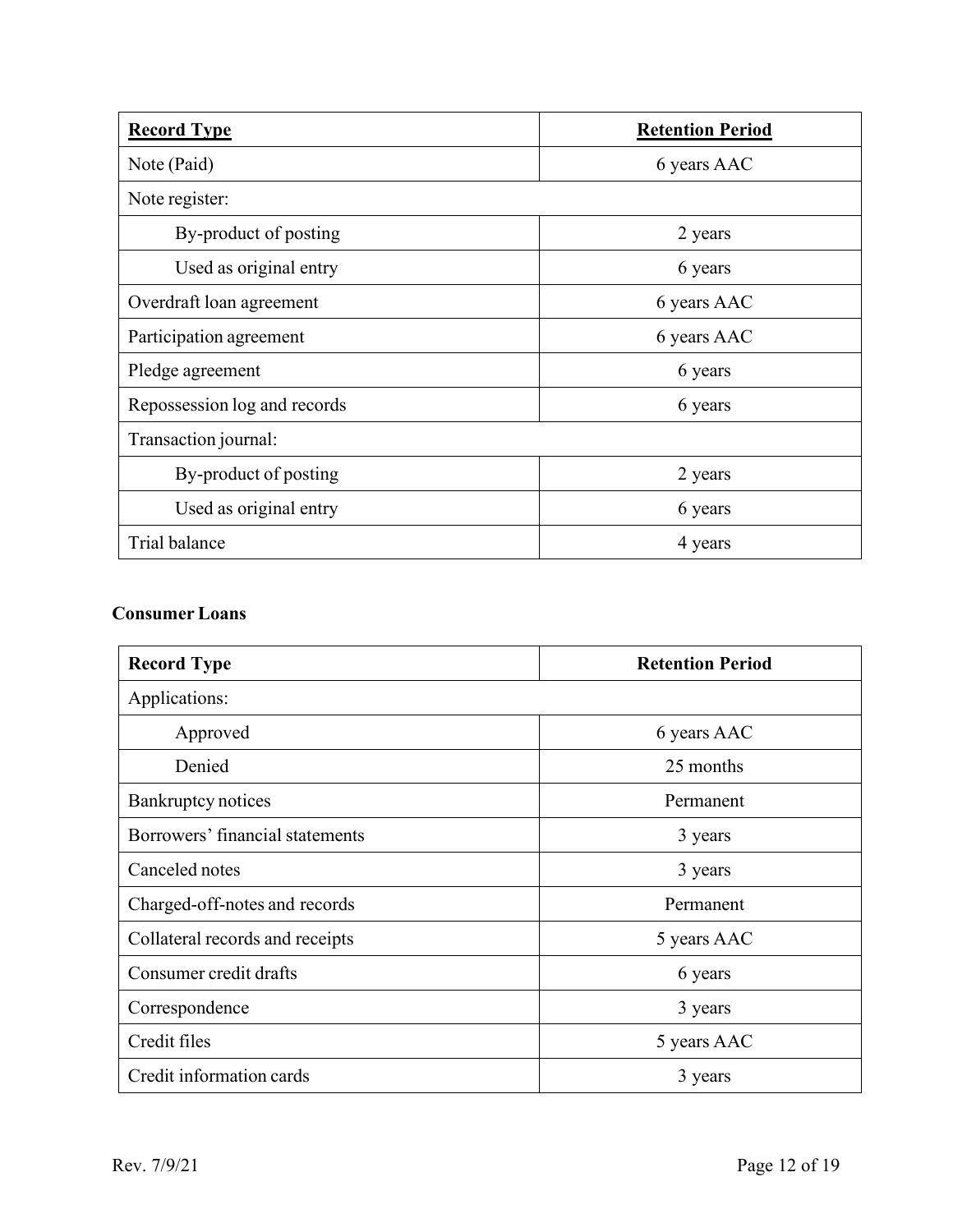| <b>Record Type</b>                         | <b>Retention Period</b> |  |
|--------------------------------------------|-------------------------|--|
| Daily proof sheets                         | 1 year                  |  |
| Dealer commitment letters                  | 7 years                 |  |
| Dealer remittance sheets                   | 1 year                  |  |
| Dealer reserve reports                     | 7 years                 |  |
| Disclosure statements                      | 2 years                 |  |
| Evidence of compliance with:               |                         |  |
| Regulation B                               | 25 months               |  |
| Regulation U                               | 3 years                 |  |
| Regulation Z                               | 2 years                 |  |
| Insurance verification                     | 7 years AAC             |  |
| Liability ledger                           | 6 years                 |  |
| Loan committee report                      | 6 years AAC             |  |
| Loans paid report                          | 6 years                 |  |
| Loan payment coupons                       | 6 years                 |  |
| Loan worksheet                             | 7 years                 |  |
| New loan journal                           | 6 years                 |  |
| Note or discount tickler                   | 2 years                 |  |
| Note register:                             |                         |  |
| By-product of posting                      | 2 years                 |  |
| Used as original entry                     | 6 years                 |  |
| Notice of adverse action                   | 25 months               |  |
| Overdraft loan agreement                   | 6 years AAC             |  |
| Paid out ledger card                       | 6 years                 |  |
| Rebate receipt                             | 6 years                 |  |
| Statement of purpose (loans over \$10,000) | 5 years AAC             |  |
| Student loan records                       | 5 years AAC             |  |
| Transaction journals:                      |                         |  |
| By-product of posting                      | 2 years                 |  |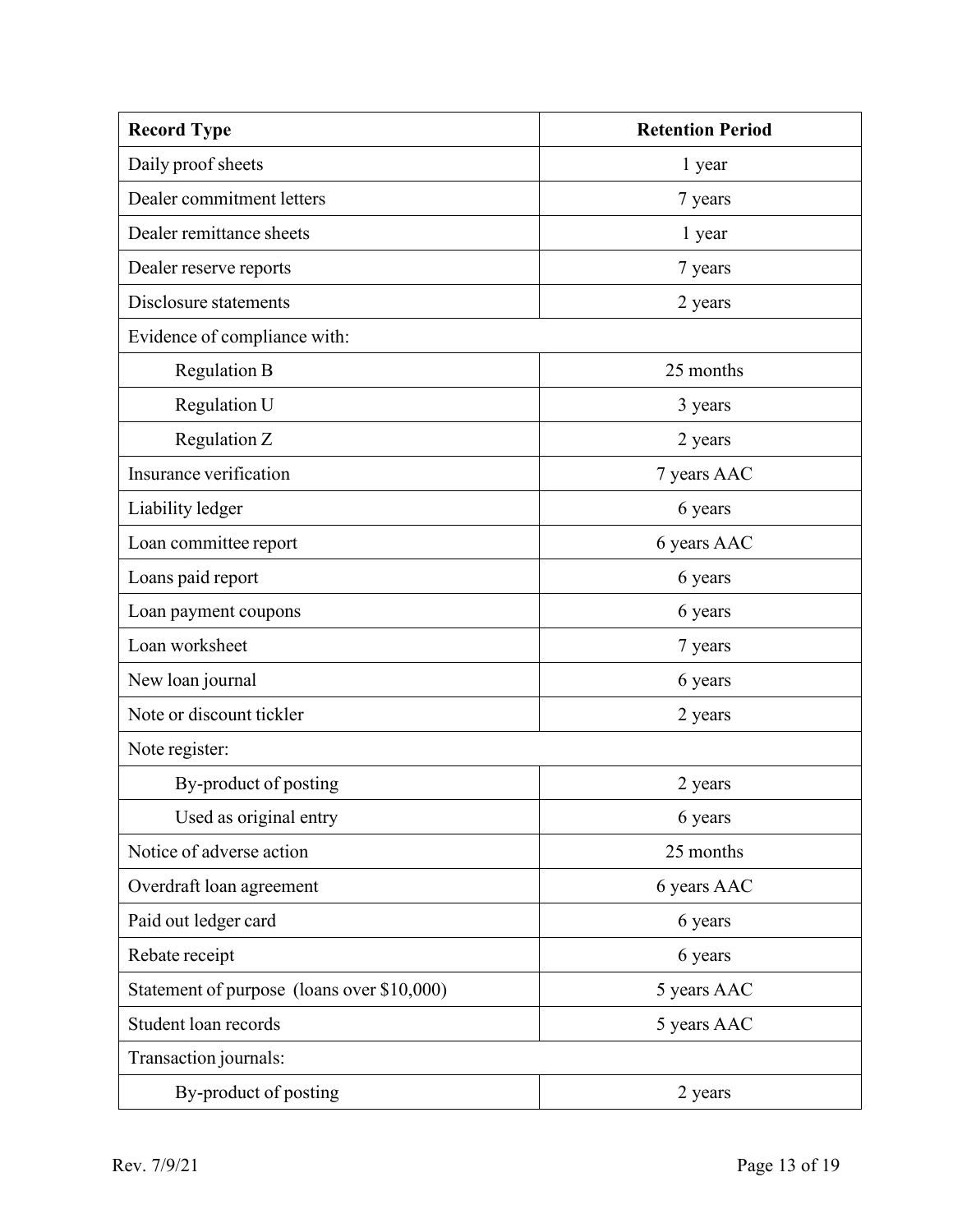| <b>Record Type</b>     | <b>Retention Period</b> |
|------------------------|-------------------------|
| Used as original entry | 6 years                 |
| Trial balance          | 4 years                 |

#### <span id="page-13-0"></span>**Real Estate Loans**

| <b>Record Type</b>                        | <b>Retention Period</b> |
|-------------------------------------------|-------------------------|
| Applications:                             |                         |
| Approved                                  | 6 years AAC             |
| Denied                                    | 25 months               |
| Appraisals                                | 1 year AAC              |
| Assumptions:                              |                         |
| Assignment of escrow                      | Life of loan            |
| <b>Assumption letter</b>                  | Life of loan            |
| Annual reports and customer statements    | 6 years AAC             |
| Change of address records                 | 1 year                  |
| Charged-off records                       | Permanent               |
| Collateral files                          | 5 years AAC             |
| <b>Commitment letters</b>                 | 5 years AAC             |
| Construction loan forms:                  |                         |
| Construction progress certification       | 7 years AAC             |
| Contractor's cost breakdown               | 7 years AAC             |
| Final inspection                          | 7 years AAC             |
| Loan in progress card                     | 7 years AAC             |
| Orders to pay contractor or vendor        | 7 years AAC             |
| Residential construction inspection cards | 7 years AAC             |
| Specifications and lists of materials     | 7 years AAC             |
| Correspondence                            | 3 years AAC             |
| Credit files                              | 5 years AAC             |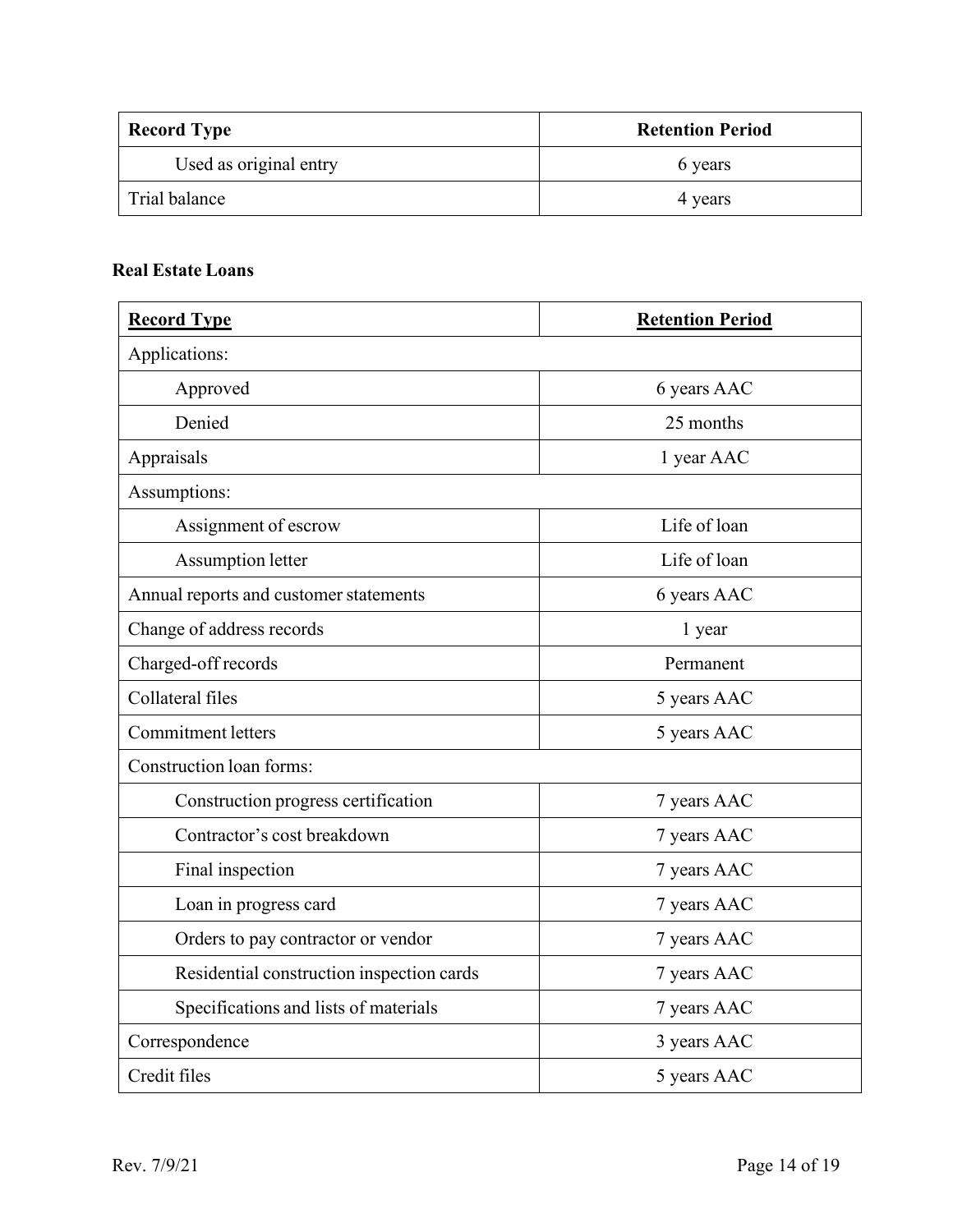| <b>Record Type</b>                                           | <b>Retention Period</b> |
|--------------------------------------------------------------|-------------------------|
| Deed of trust                                                | 7 years AAC             |
| Evidence of compliance with:                                 |                         |
| <b>Community Reinvestment Act</b>                            | 2 years AAC             |
| Fair Credit Reporting Act                                    | 25 months AAC           |
| Home Mortgage Disclosure Act (Regulation C)                  | 5 years AAC             |
| <b>Real Estate Settlement Procedures Act:</b>                |                         |
| Regulation X                                                 | 2 years AAC             |
| Regulation Z                                                 | 2 years                 |
| FHA bank statements                                          | 5 years                 |
| Flood insurance certificate                                  | Life of loan            |
| Insurance policies                                           | 1 year after expiration |
| Ledger cards                                                 | 6 years AAC             |
| Lenders request of termination of home mortgage<br>insurance | 7 years AAC             |
| Liability ledgers:                                           |                         |
| By-product of posting                                        | 2 years AAC             |
| Used as original entry                                       | 6 years AAC             |
| Loan agreement                                               | 5 years AAC             |
| Loan committee minutes                                       | 6 years                 |
| Loan origination case file (HUD/FHA)                         | 2 years AAC             |
| Loan settlement statement                                    | 7 years AAC             |
| Loan subordination agreement                                 | 7 years AAC             |
| Mortgage                                                     | 7 years AAC             |
| Mortgage extension agreement                                 | 7 years AAC             |
| Mortgage payment coupons                                     | 1 year                  |
| Mortgage receipts                                            | 1 year Notice           |
| of adverse action                                            | 25 months               |
| Payoff statement                                             | 6 months                |
| Payment history record                                       | 5 years AAC             |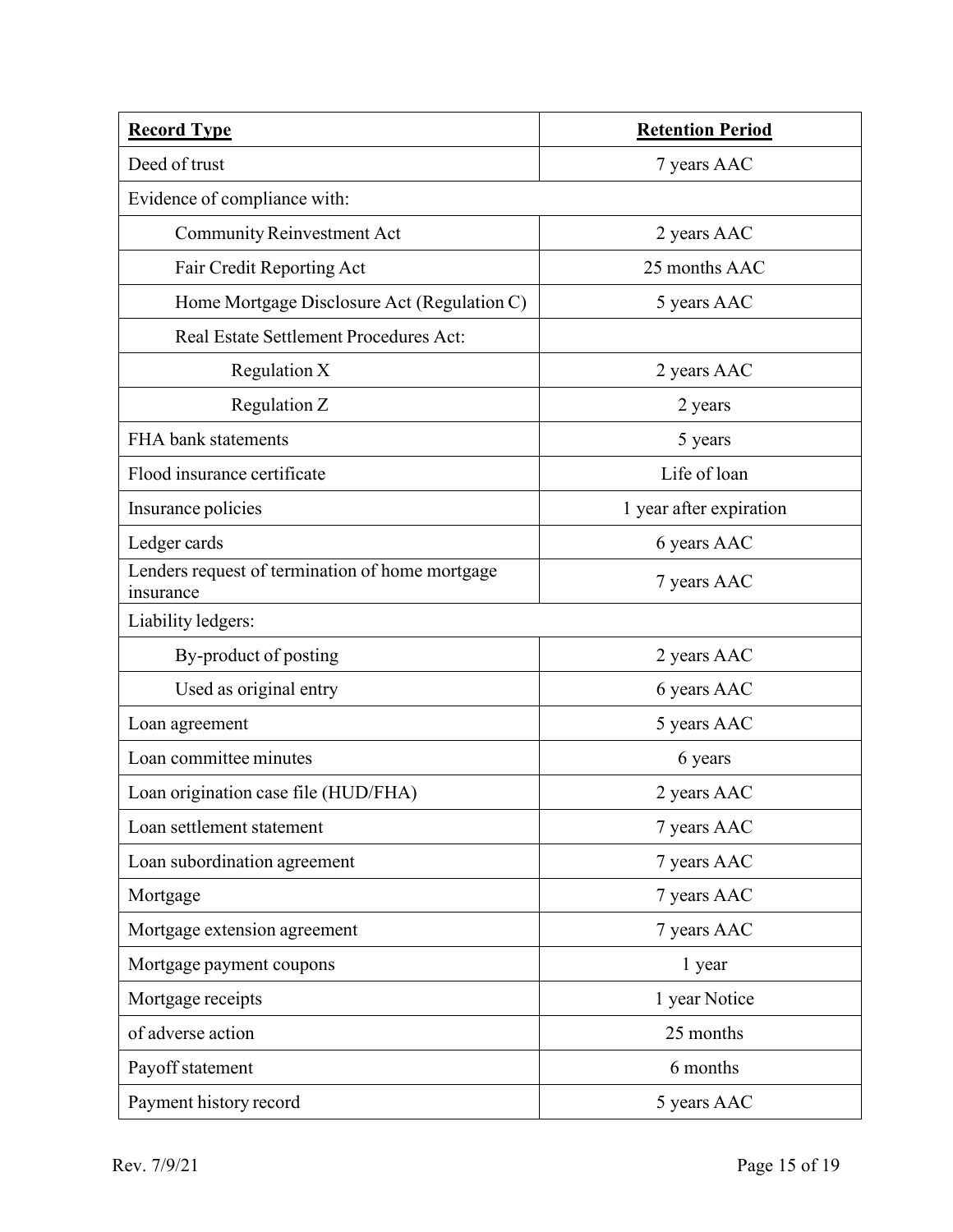| <b>Record Type</b>                        | <b>Retention Period</b> |
|-------------------------------------------|-------------------------|
| Promissory note                           | 7 years AAC             |
| Property insurance certification          | 7 years AAC             |
| Remittances, serviced mortgages           | 6 years AAC             |
| Request for verification of deposit       | 7 years AAC             |
| Statement of estimated settlement charges | 7 years AAC             |
| Tax bills                                 | Life of loan            |
| Transaction journal:                      |                         |
| By-product of posting                     | 2 years                 |
| Used as original entry                    | 6 years                 |
| Trial balance                             | 4 years                 |

# **OFFICIAL CHECKS, DRAFTS, CERTIFIED CHECKS**

<span id="page-15-0"></span>

| <b>Record Type</b>                                                                                          | <b>Retention Period</b> |
|-------------------------------------------------------------------------------------------------------------|-------------------------|
| Affidavits, bonds of indemnity, and all pertinent<br>information pertaining to issuance of duplicate checks | 5 years after paid      |
| All official checks $-\text{copy}$                                                                          | Until paid              |
| Cashier's check $-$ paid                                                                                    | 6 years                 |
| Cashier's check register, after payment:                                                                    |                         |
| By-product of posting                                                                                       | 2 years                 |
| Used as original entry                                                                                      | 6 years                 |
| Certified checks or receipts, paid                                                                          | 6 years                 |
| Certified check register (after payment)                                                                    |                         |
| By-product of posting                                                                                       | 2 years                 |
| Used as original entry                                                                                      | 6 years                 |
| Drafts paid                                                                                                 | 6 years                 |
| Drafts register, after payment:                                                                             |                         |
| By-product of posting                                                                                       | 2 years                 |
| Used as original entry                                                                                      | 6 years                 |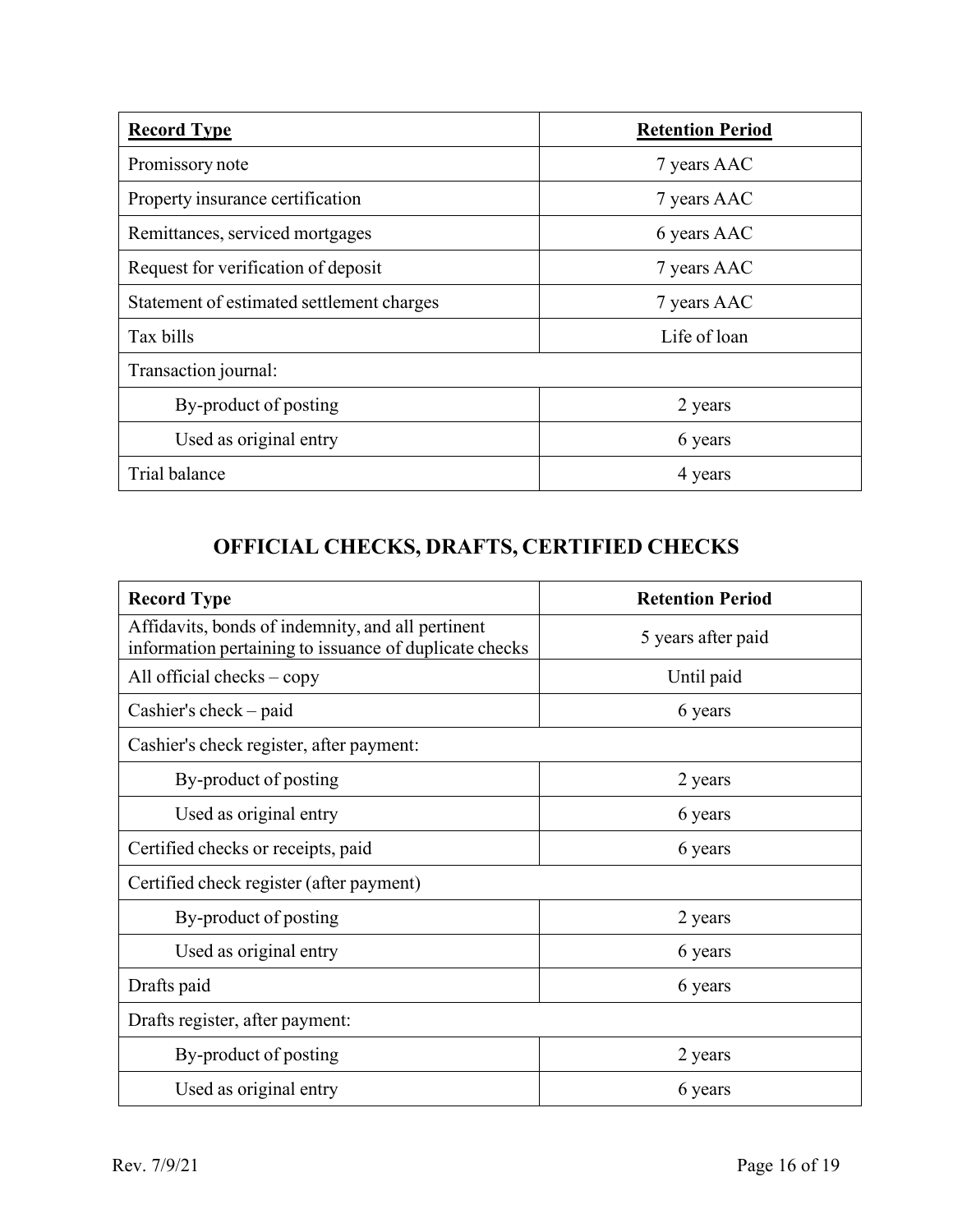| <b>Record Type</b>                                  | <b>Retention Period</b> |
|-----------------------------------------------------|-------------------------|
| Expense checks, paid                                | 6 years                 |
| Expense checks register:                            |                         |
| By-product of posting                               | 2 years                 |
| Used as original entry                              | 6 years                 |
| Expense vouchers debit invoices                     | 6 years                 |
| Interest and dividend checks, paid                  | 6 years                 |
| Money orders, mutual association, or personal, paid | 6 years                 |
| Money order register (after payment)                |                         |
| By-product of posting                               | 2 years                 |
| Used as original entry                              | 6 years                 |
| Stop payment records                                | 5 years                 |
| Traveler's checks:                                  |                         |
| Receipt of consigned traveler's checks              | 2 years                 |
| Reconciliation                                      | 2 years                 |
| Sales and inventory register                        | 2 years                 |
| Stop payments                                       | 5 years                 |
| Traveler's checks (agency purchase)                 | 2 years                 |

## **OTHER REAL ESTATE OWNED**

<span id="page-16-0"></span>

| <b>Record Type</b>                                 | <b>Retention Period</b>         |
|----------------------------------------------------|---------------------------------|
| Accounting records                                 | 6 years after sale              |
| Deeds                                              | Until sold                      |
| Insurance policies                                 | 2 years after expiration        |
| Lease and rental agreements                        | 2 years after term of agreement |
| Maintenance contracts                              | 2 years after term of contract  |
| Other real estate owned files                      | 6 years after sale              |
| Other real estate owned income and expense records | 6 years                         |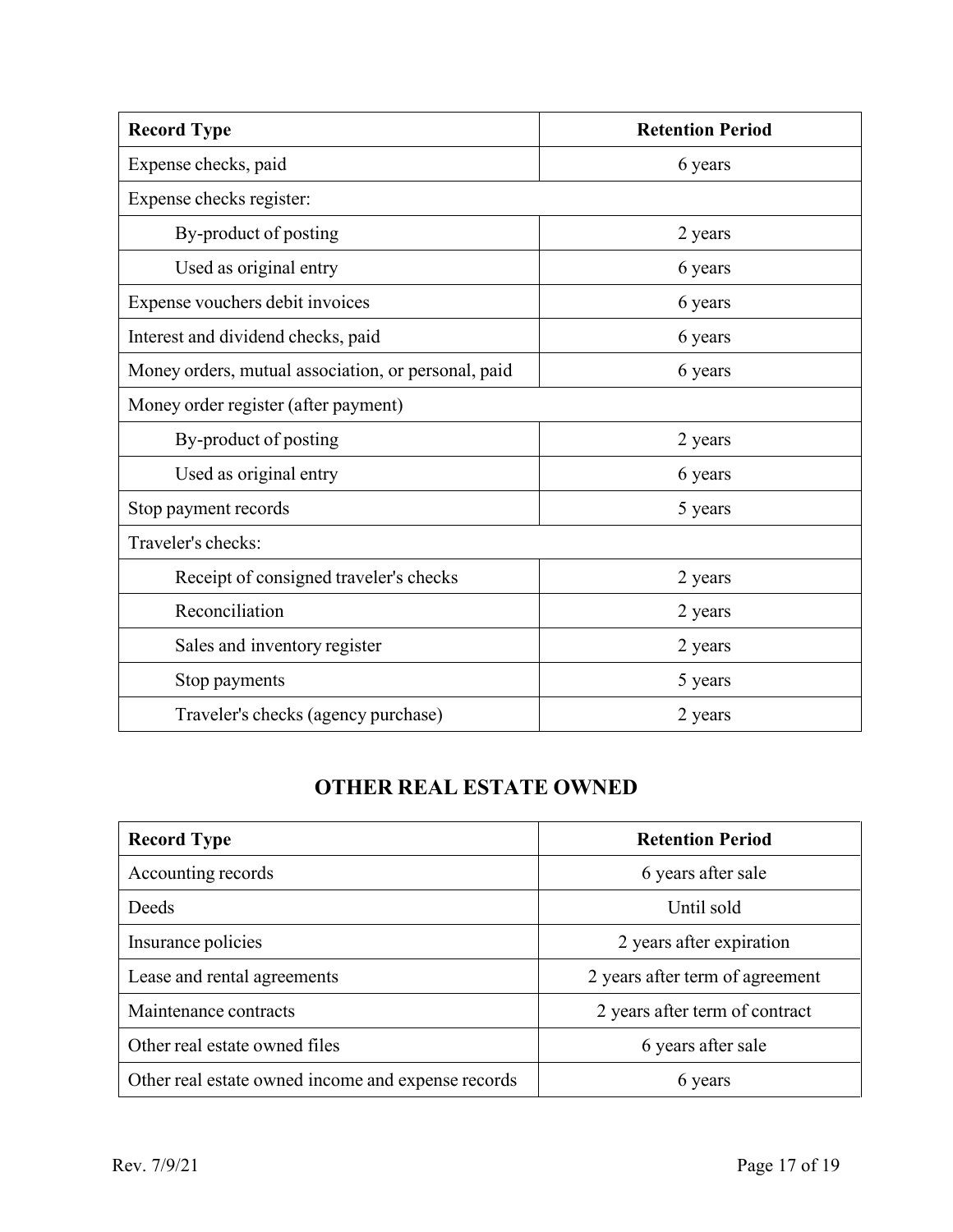<span id="page-17-0"></span>

| <b>Record Type</b>                                | <b>Retention Period</b> |
|---------------------------------------------------|-------------------------|
| Advices of corrections to deposits                | 2 years                 |
| Balancing forms                                   | 2 years                 |
| Clearinghouse settlement sheets                   | 2 years                 |
| Copies of advices of corrections                  | 2 years                 |
| Corrections and adjustments                       | 6 months                |
| Departmental or teller's proof sheets             | 1 year                  |
| Deposit proof sheets or tapes                     | 1 year                  |
| In clearing envelope, proof sheets, or tapes      | 1 year                  |
| Out clearing (cash letters) proof sheets or tapes | 1 year                  |
| Proof sheets, transit                             | 1 year                  |
| Return item letters, checks not paid              | 1 year                  |

## **SECURITY**

<span id="page-17-1"></span>

| <b>Record Type</b>                                                                           | <b>Retention Period</b> |
|----------------------------------------------------------------------------------------------|-------------------------|
| Evidence of compliance with standards for installation of<br>security devices (Regulation P) | 2 years                 |
| Management certification of compliance with Bank Protection<br>Act                           | 3 years                 |
| Reports of robberies, burglaries, and non-employee larcenies<br>committed or attempted       | Permanent               |

## **TELLERS**

<span id="page-17-2"></span>

| <b>Record Type</b>                    | <b>Retention Period</b> |
|---------------------------------------|-------------------------|
| Bank by mail envelopes                | 6 months                |
| Cash reconciliation to general ledger | 3 years                 |
| Currency transaction reports          | 5 years                 |
| Night depository agreements           | 2 years after closed    |
| Night depository envelopes            | 6 months                |